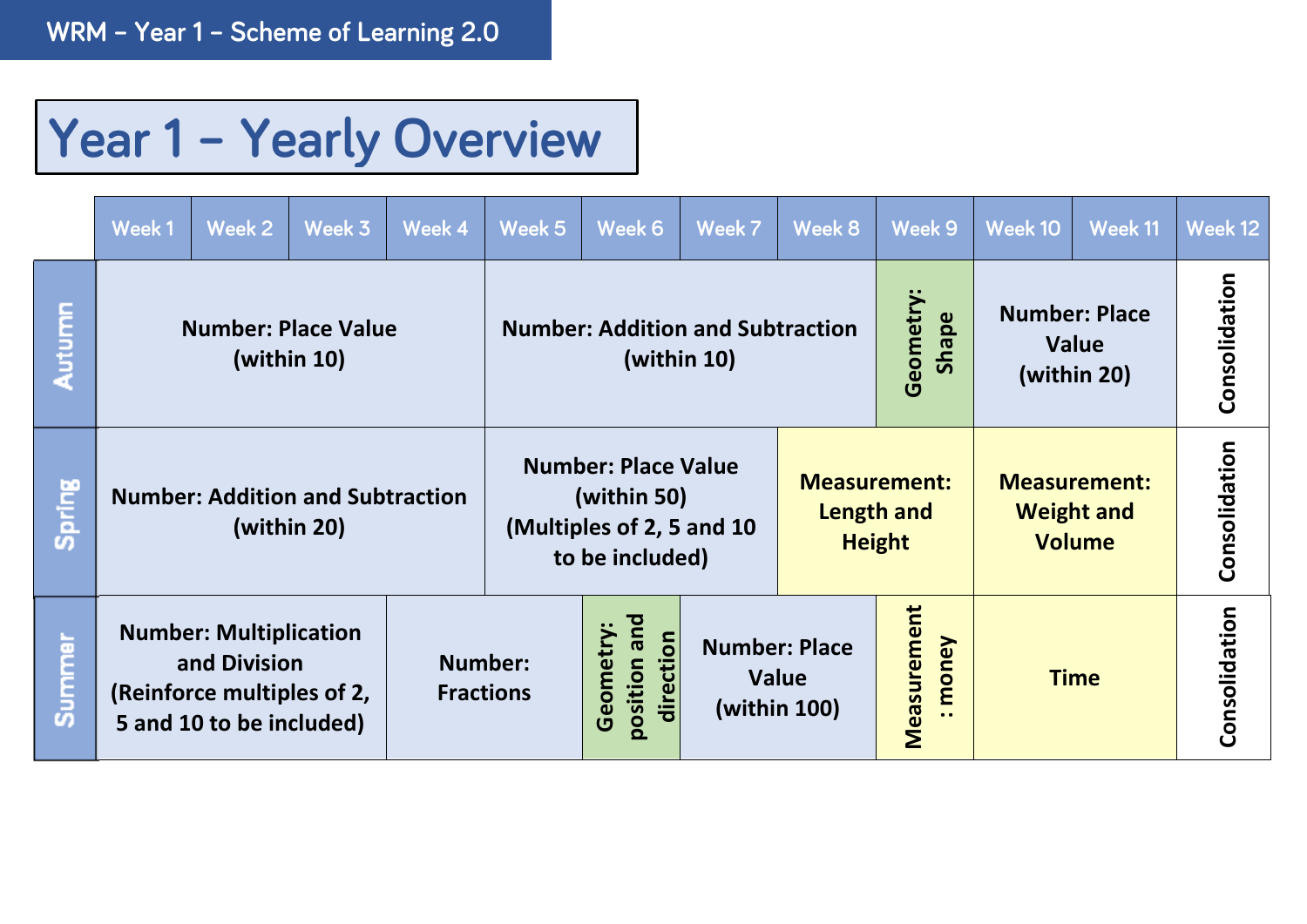## Year 1 - Autumn Term

| Week 1                                                     | Week 2 | Week 3                                                                                                                                                                                                                                                                                                                                                             | Week 4 | Week 5          | Week 6                                                                                                                                                                                                                                                                                                                                                                                                                                         | Week 7 | Week 8 | Week 9                                                                                                                                                                                                                                                                                                                      | Week 10                                                                                                                                                                                                                                                                                                                                                                                                                | Week 11                        | Week 12       |
|------------------------------------------------------------|--------|--------------------------------------------------------------------------------------------------------------------------------------------------------------------------------------------------------------------------------------------------------------------------------------------------------------------------------------------------------------------|--------|-----------------|------------------------------------------------------------------------------------------------------------------------------------------------------------------------------------------------------------------------------------------------------------------------------------------------------------------------------------------------------------------------------------------------------------------------------------------------|--------|--------|-----------------------------------------------------------------------------------------------------------------------------------------------------------------------------------------------------------------------------------------------------------------------------------------------------------------------------|------------------------------------------------------------------------------------------------------------------------------------------------------------------------------------------------------------------------------------------------------------------------------------------------------------------------------------------------------------------------------------------------------------------------|--------------------------------|---------------|
| Number: Place Value<br>or from any given number.<br>least. |        | Count to ten, forwards and backwards, beginning with 0 or 1,<br>Count, read and write numbers to 10 in numerals and words.<br>Given a number, identify one more or one less.<br>Identify and represent numbers using objects and pictorial<br>representations including the number line, and use the<br>language of: equal to, more than, less than (fewer), most, |        | facts within 10 | Number: Addition and Subtraction<br>Represent and use number bonds and related subtraction<br>Read, write and interpret mathematical statements involving<br>addition $(+)$ , subtraction $(-)$ and equals $(=)$ signs.<br>Add and subtract one digit numbers to 10, including zero.<br>Solve one step problems that involve addition and<br>subtraction, using concrete objects and pictorial<br>representations and missing number problems. |        |        | Geometry:<br>Shape<br>Recognise<br>and name<br>common 2-D<br>shapes,<br>including: (for<br>example,<br>rectangles<br>(including<br>squares),<br>circles and<br>triangles)<br>Recognise<br>and name<br>common 3-D<br>shapes,<br>including: (for<br>example,<br>cuboids<br>(including<br>cubes),<br>pyramids and<br>spheres.) | Number: Place Value<br>Count to twenty, forwards<br>and backwards, beginning<br>with 0 or 1, from any given<br>number.<br>Count, read and write<br>numbers to 20 in numerals<br>and words.<br>Given a number, identify one<br>more or one less.<br>Identify and represent<br>numbers using objects and<br>pictorial representations<br>including the number line,<br>and use the language of:<br>(fewer), most, least. | equal to, more than, less than | Consolidation |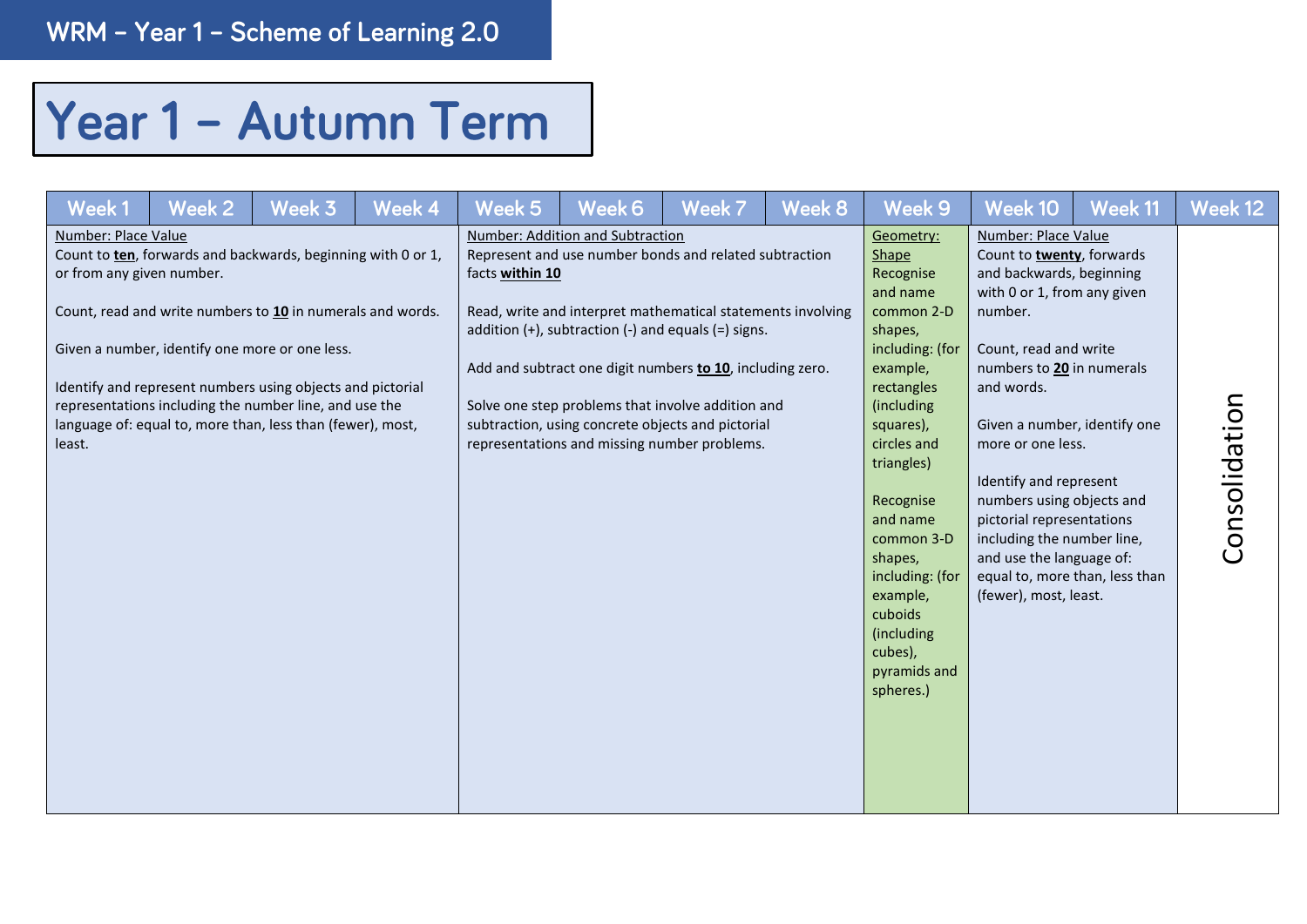## Year 1 - Spring Term

| Week 1                                     | Week 2                                                                                                                                                                                                                                                                                                                                                                                                                                                             | Week 3 | Week 4 | Week 5                   | Week 6                                                                                                                                                                                                                                                                                                                                                                                                                       | Week 7 | Week 8                                                                                                                  | Week 9                                                                                                                                             | Week 10                                                                                                                                                                                                                                                                                                                                                                    | <b>Week 11</b> | Week 12       |
|--------------------------------------------|--------------------------------------------------------------------------------------------------------------------------------------------------------------------------------------------------------------------------------------------------------------------------------------------------------------------------------------------------------------------------------------------------------------------------------------------------------------------|--------|--------|--------------------------|------------------------------------------------------------------------------------------------------------------------------------------------------------------------------------------------------------------------------------------------------------------------------------------------------------------------------------------------------------------------------------------------------------------------------|--------|-------------------------------------------------------------------------------------------------------------------------|----------------------------------------------------------------------------------------------------------------------------------------------------|----------------------------------------------------------------------------------------------------------------------------------------------------------------------------------------------------------------------------------------------------------------------------------------------------------------------------------------------------------------------------|----------------|---------------|
| facts within 20<br>including zero.<br>$-9$ | Number: Addition and Subtraction<br>Represent and use number bonds and related subtraction<br>Read, write and interpret mathematical statements involving<br>addition $(+)$ , subtraction $(-)$ and equals $(=)$ signs.<br>Add and subtract one-digit and two-digit numbers to 20,<br>Solve one step problems that involve addition and<br>subtraction, using concrete objects and pictorial<br>representations, and missing number problems such as $7 = \square$ |        |        | Place Value<br>numerals. | Count to 50 forwards and backwards,<br>beginning with 0 or 1, or from any number.<br>Count, read and write numbers to 50 in<br>Given a number, identify one more or one less.<br>Identify and represent numbers using objects<br>and pictorial representations including the<br>number line, and use the language of: equal<br>to, more than, less than (fewer), most, least.<br>Count in multiples of twos, fives and tens. |        | <b>Height</b><br>Measure and begin to<br>record lengths and<br>heights.<br><b>Compare, describe and</b><br>double/half) | <b>Measurement: Length and</b><br>solve practical problems<br>for: lengths and heights<br>(for example, long/short,<br>longer/shorter, tall/short, | <b>Measurement: Weight</b><br>and Volume<br>Measure and begin to<br>record mass/weight,<br>capacity and volume.<br><b>Compare, describe and</b><br>solve practical problems<br>for mass/weight: [for<br>example, heavy/light,<br>heavier than, lighter<br>than]; capacity and<br>volume [for example,<br>full/empty, more than,<br>less than, half, half full,<br>quarter] |                | Consolidation |